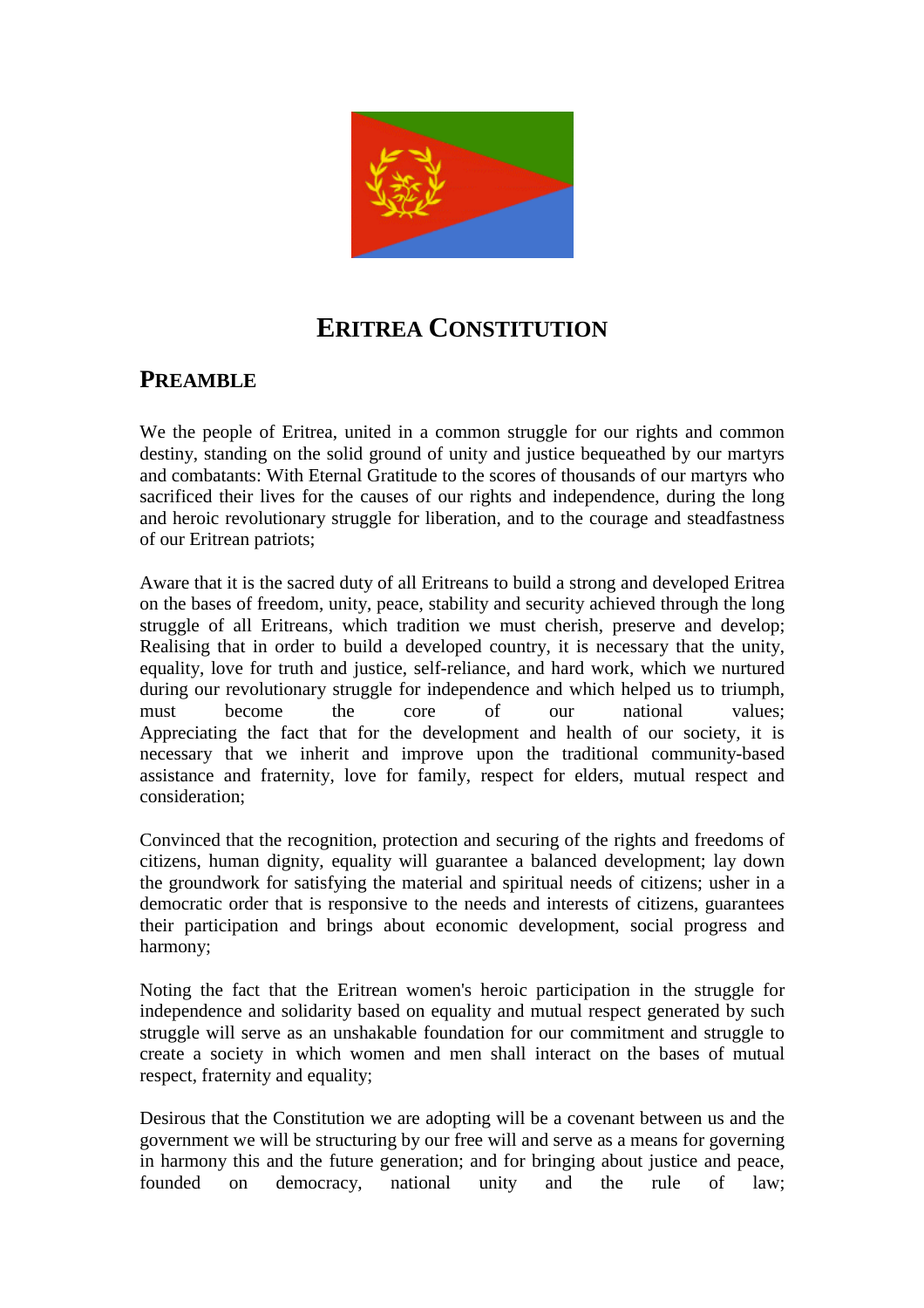today ..., on this historic date, after active popular participation, approve and solemnly ratify officially, through the Constituent Assembly, this Constitution as the fundamental law of our Sovereign and Independent State of Eritrea.

#### **CHAPTER I GENERAL PROVISIONS**

#### **Article 1 The State of Eritrea and its Territory**

(1) Eritrea is a sovereign and independent State founded on the principles of democracy, social justice and the rule of law.(2) The territory of Eritrea consists of all its territories, including the islands, territorial waters and airspace, delineated by internationally recognised boundaries. (3) In the State of Eritrea, sovereign power is vested in the people, who shall exercise such power through their representatives, duly elected pursuant to the procedures authorised by the provisions of this Constitution. (4) The State that is to be established by a democratic process to represent the people's sovereignty shall have strong institutions, capable of accommodating people's participation and of serving as foundation of a viable democratic and political order. (5) The State of Eritrea shall have a unitary government divided into units of local government The powers and duties of these units shall be determined by law.

#### **Article 2 Supremacy of the Constitution**

This Constitution is the legal expression of the sovereignty of the Eritrean people.(2) This Constitution enunciates the principles on which the State is to be based and guided by and determines the organisation and operation of government. It is the source of government legitimacy and the guarantor for the protection of the rights, freedoms and dignity of citizens and of just administration. (3) This Constitution is the supreme law of the country and the source of all laws of the State, and all laws, orders and acts contrary to its letter and spirit shall be null and void. (4) All organs of the State, all public and private associations and institutions and all citizens shall be bound by and remain loyal to the Constitution and shall ensure its observance. (5) Pursuant to the provisions of this Constitution and other laws, the conduct of the affairs of government and all orgnisations and institutions shall be accountable and transparent. (6) This Constitution shall serve as a basis for instilling constitutional culture and for enlightening and ensuring that organisations of the State and citizens respect fundamental human rights and duties.

#### **Article 3 Citizenship**(1)

Any person born of an Eritrean father or mother is an Eritrean by birth. (2) Any foreign citizen may acquire Eritrean citizenship pursuant to law. (3) The details concerning citizenship shall be regulated by law.

#### **Article 4 National Symbols and Languages**

(1) The Eritrean Flag shall have green, red and blue colours with golden olive leaves located at the centre. The exact description of the Flag shall be determined by law. (2) Eritrea shall have a National Anthem and a Coat of Arms appropriately reflecting the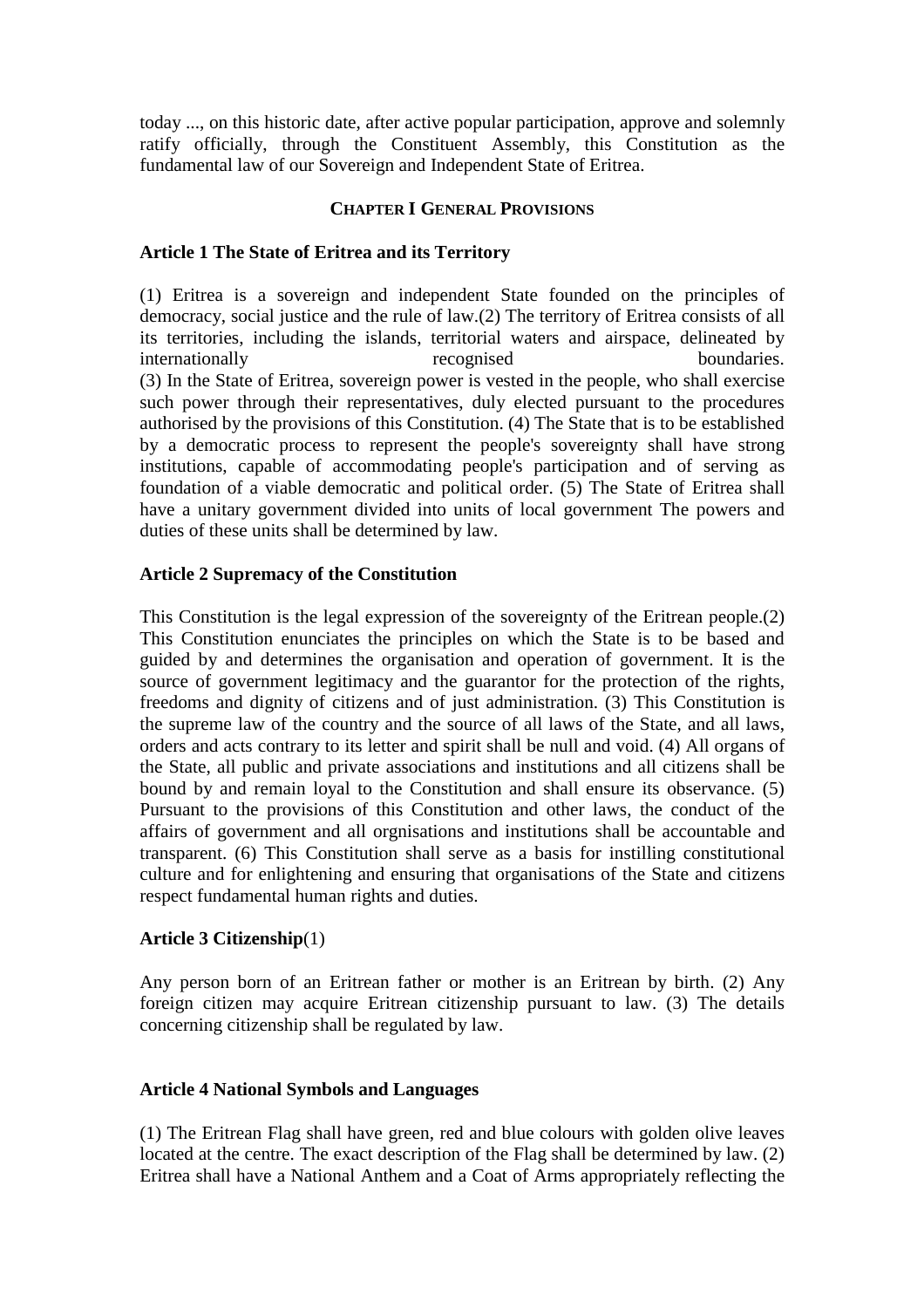history and the aspiration of its people. The details of the National Anthem and the Coat of Arms shall be determined by law. (3) The equality of all Eritrean languages is guaranteed.

# **Article 5 Gender Reference**

Without consideration to the gender wording of any provision in this Constitution, all of its articles shall apply equally to both genders.

# **CHAPTER II NATIONAL OBJECTIVES AND DIRECTIVE PRINCIPLES**

# **Article 6 National Unity and Stability**

(1) As the people and government struggle to establish a united and developed Eritrea, within the context of the diversity of Eritrea, they shall be guided by the basic principle Òunity in diversity. (2) The State shall strengthen the stability and development of the country by encouraging democratic dialogue and national consensus through participation of all citizens; by building strong political, cultural and moral foundation; and by promoting national unity and social harmony. (3) The State shall ensure peace and stability by establishing appropriate institutions that encourage people's participation and by creating the necessary conditions capable of guaranteeing, hastening and engendering equitable economic and social progress.

# **Article 7 Democratic Principles**

(1)It is a fundamental principle of the State to guarantee its citizens broad and active participation in all political, economic, social and cultural life of the country. (2) Any act that violates the human rights of women or limits or otherwise thwarts their role and participation is prohibited. (3) There shall be established necessary institutions to encourage and develop people's participation and initiative in the areas where they reside.(4) Pursuant to the provisions of this Constitution and laws enacted pursuant thereto, all Eritreans, without distinction, are guaranteed equal opportunity to participate in any positions of leadership in the country.(5) The organisation and operation of all political and public associations and movements shall be guided by the principle of national unity and democracy.(6) The State shall create the necessary conditions for establishing a democratic, political culture defined by the development of free and critical thinking, tolerance and national consensus.

#### **Article 8 Competent Justice System**

(1) The justice system of Eritrea shall be independent, competent and accountable pursuant to the provisions of the Constitution and laws. (2) Courts shall work under a judicial system that is capable of producing fast and equitable judgments and that can easily be understood by and is accessible to all the people. (3) Judges shall be free from corruption or discrimination and, in rendering their judgment, they shall make no distinctions among persons. (4) The State shall encourage out-of-court settlement of disputes through conciliation, mediation or arbitration.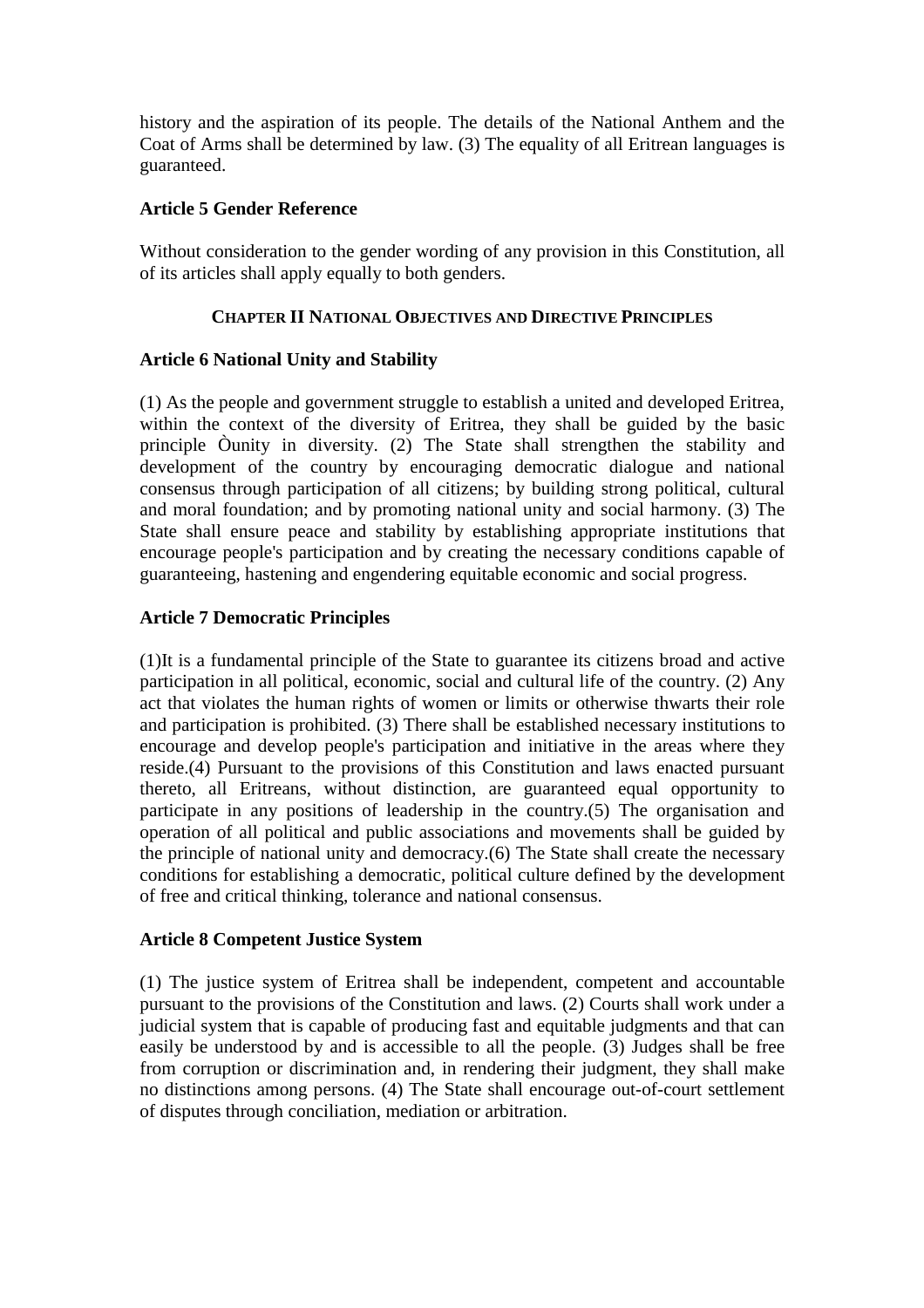# **Article 9 Competent Public Administration**

(1) Eritrea shall have an efficient, effective and accountable public service. (2) All administrative institutions shall be free from corruption, discrimination and delay in the delivery of services.

#### **Article 10 Economic and Social Development**(1)

The State shall endeavour to create opportunities to ensure the fulfillment of citizens' rights to social justice and the economic development and to fulfill their material and spiritual needs. (2) The State shall work to bring about a balanced and sustainable development throughout the country, and shall use all available means to ensure all citizens to improve their livelihood in a sustainable manner, through their development. (3) The State shall have the responsibility to regulate all land, water and natural resources and to ensure their management in a balanced and sustainable manner and in the interest of the present and future generations; and to create the right conditions for securing the participation of the people to safeguard the environment.

#### **Article 11 National Culture**

(1) The State shall have the responsibility of creating and maintaining the necessary conditions for enriching national culture, which is the expression of national identity and unity and progress of the Eritrean people. (2) The State shall encourage the values of community solidarity and the love and respect of family. (3) The State shall promote the development of arts, sport and science and technology and shall create an enabling environment for individuals to work in an atmosphere of freedom and manifest their creativity and innovation.

#### **Article 12 National Defence and Security**

(1) Defence and security forces of Eritrea shall owe allegiance to and defend the territorial integrity and sovereignty of the country, the Constitution and the government established pursuant thereto. (2) Defence and security forces are an integral part of society, and shall be productive and respectful of the people. (3) The defence and security of Eritrea are rooted on the people and on their active participation. (4) The defence and security forces shall be subject and accountable to the law, shall be competent and pass these requirements for posterity.

#### **Article 13 Foreign Policy**

The foreign policy of Eritrea is based on respect for the independence and sovereignty of countries and on promoting the interest of regional and international peace, cooperation, harmony and development.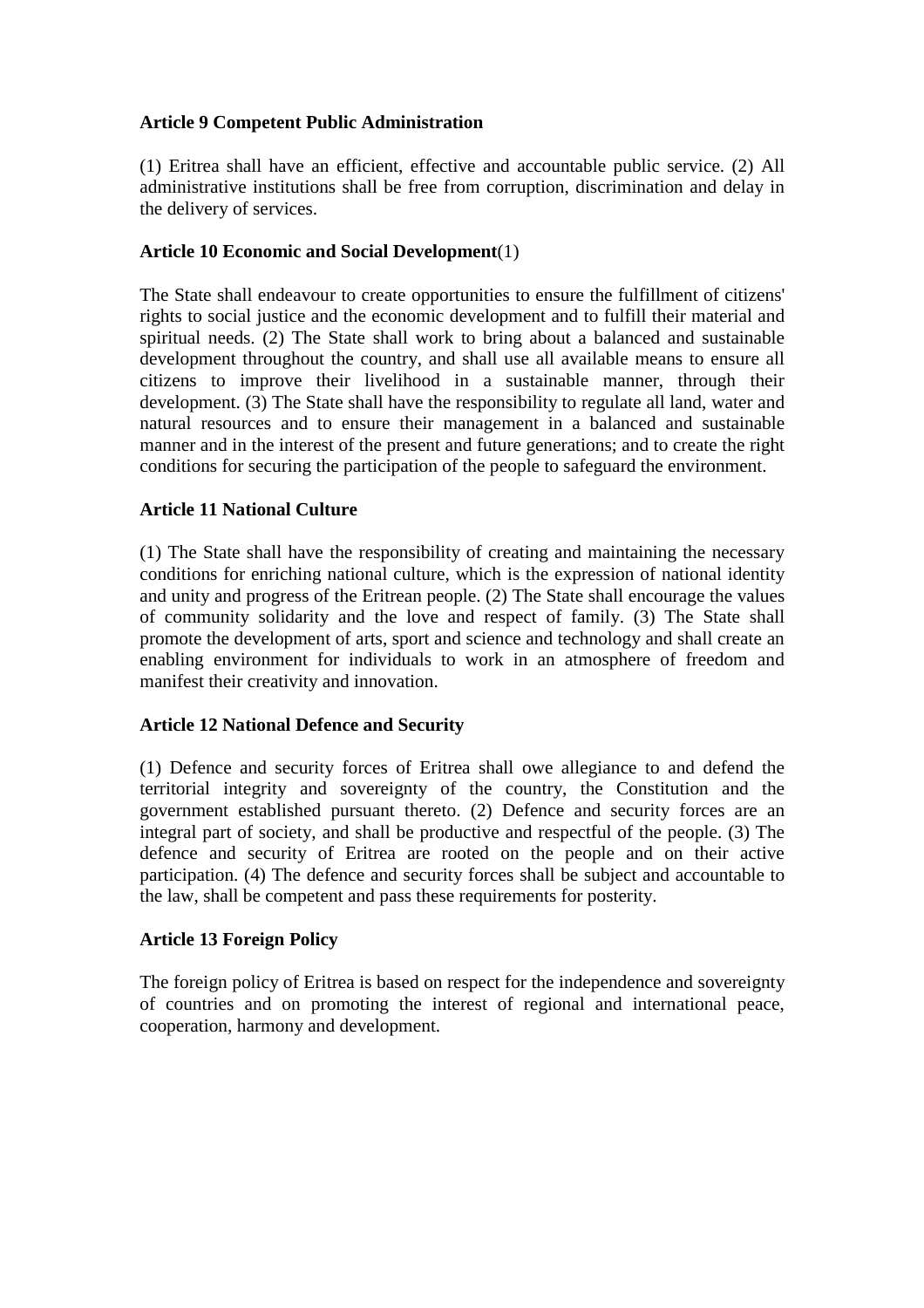#### **CHAPTER III FUNDAMENTAL RIGHTS, FREEDOMS, AND DUTIES**

#### **Article 14 Equality under the Law**

(1)All persons are equal before the law. (2) No person may be discriminated against on account of race, ethnic origin, language, colour, sex, religion, disability, political belief or opinion, or social or economic status or any other factors. (3) The National Assembly shall, pursuant to the provisions of this Article, enact laws that can assist in eliminating inequalities existing in the Eritrean society.

#### **Article 15 Right to Life and Liberty**

(1) No person shall be deprived of life without due process of law. (2) No person shall be deprived of liberty without due process of law.

#### **Article 16 Right to Human Dignity**

(1) The dignity of all persons shall be inviolable. (2) No person shall be subject to torture or to cruel, inhuman or degrading treatment or punishment. (3) No person shall be held in slavery or servitude or required to perform forced labour not authorised by law.

#### **Article 17 Arrest, Detention and Fair Trial**

(1)No person may be arrested or detained save pursuant to due process of law. (2) No person shall be tried or convicted for any act or omission which did not constitute a criminal offence at the time when it was committed. (3) Every person arrested or detained shall be informed of the grounds for his arrest or detention and the rights he has in connection with his arrest or detention in a language he understands. (4) Every person who is arrested and detained in custody shall be brought before the court withi forty-eight (48) hours of his arrest, and if this is not reasonably possible, as soon as possible thereafter, and no such person shall be detained in custody beyond such period without the authority of the court. (5) Every person shall have the right to petition the court for a Writ of Habeas Corpus. Where the arresting officer fails to bring him before the court of law and provide the reason for their arrest, the court shall accept the petition and order the release of the prisoner. (6) Every person charged with an offence shall be entitled to a fair and public hearing by a court of law; provided, however, that such a court may exclude the press and/or the public from all or any part of the trial for reasons of morals, the public order or national security, as is necessary in a just and democratic society. (7) A person charged with an offence shall be presumed to be innocent, and shall not be punished, unless he is found guilty by a court. (8) Where an accused is convicted, he shall have the right to appeal. No person shall be liable to be tried again for any criminal offence on which judgement has been rendered.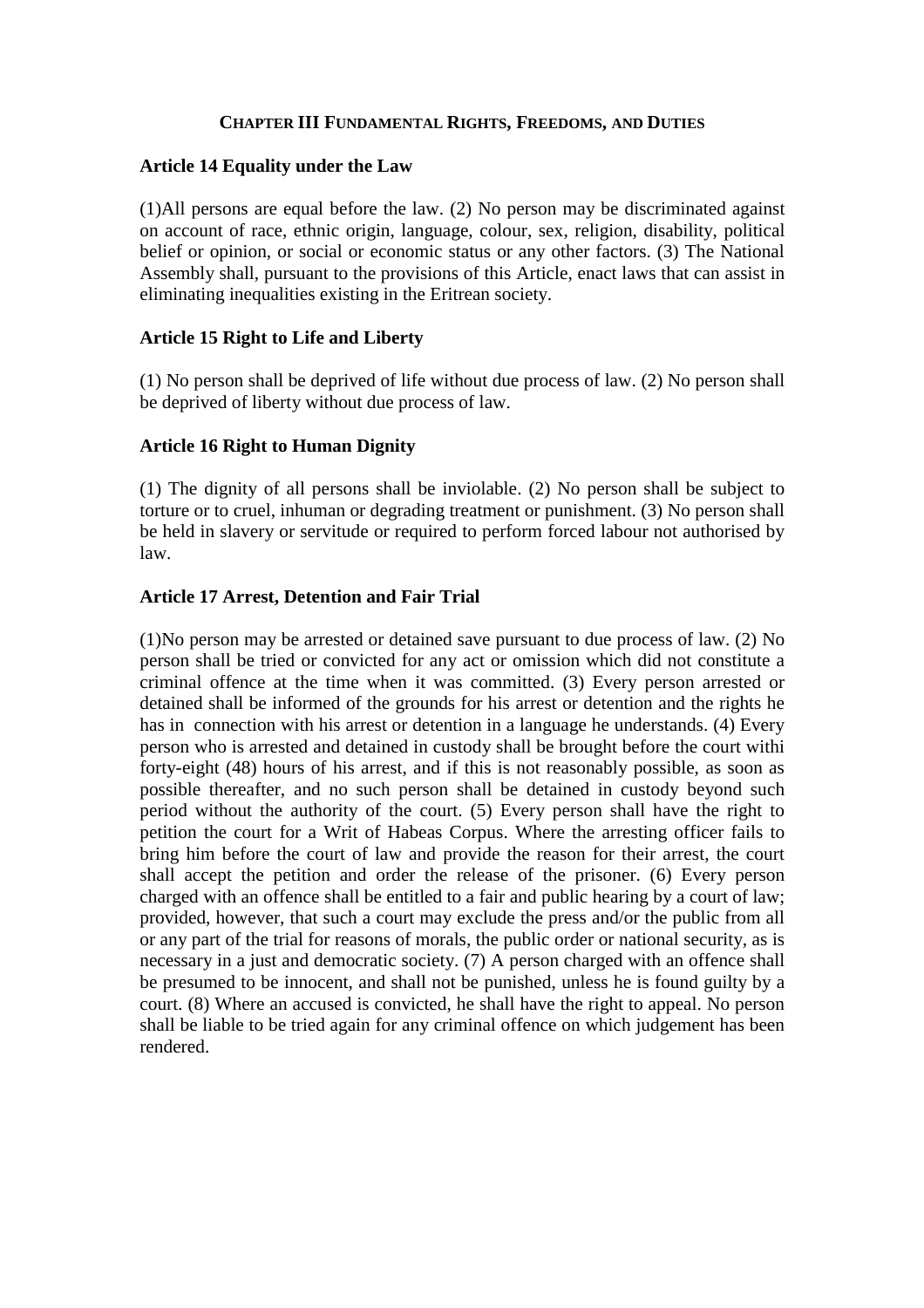# **Article 18 Right to Privacy**

(1) Every person shall have the right to privacy. (2) No person shall be subjected to unlawful search, including his home or other property; there shall be no unlawful entry of his premises and no unlawful seizure of his personal possessions; nor shall the privacy of his correspondence, communication or other property be violated.

#### **Article 19 Freedom of Conscience, Religion, Expression of Opinion, Movement, Assembly and Organisation**

(1) Every person shall have the right to freedom of thought, conscience and belief. (2) Every person shall have the freedom of speech and expression, which include freedom of the press and other media. (3) Every citizen shall have the right of access to information. (4) Every person shall have the freedom to practice any religion and to manifest such practice. (5) All persons shall have the right to assemble and to demonstrate together with others peaceably. (6) Every citizen shall have the right to form organisations for political, social, economic and cultural ends; and to practice any profession, or engage in any occupation or trade. (7) Every citizen shall have the right to move freely throughout Eritrea or reside and settle in any part thereof. (8) Every citizen shall have the right to leave and return to Eritrea and to be provided

with passport or any other travel documents.

# **Article 20 Right to Vote and to be a Candidate to an Elective Office**

Every citizen who fulfills the requirements of the electoral law shall have the right to vote or to campaign to be elected to any office of leadership in government.

#### **Article 21 Economic, Social and Cultural Rights and Responsibilities**

(1)Every citizen shall have the right of equal access to publicly funded social services. The State shall endeavor, within the limit of its resources, to make available to all citizens health, education, cultural and other social services. (2) The State shall secure, within available means, the social welfare of all citizens and particularly those isadvantaged. (3) Every citizen shall have the right to engage freely in any economic activity and to pursue a livelihood. (4) The State and society shall have the responsibility of identifying, preserving, developing, when necessary, and bequeathing to succeeding generation historical and cultural heritage; shall lay the necessary groundwork for the development of arts, sport, science and technology; and shall encourage citizens to participate in such endeavors. (5) The National Assembly shall enact laws that guarantee and secure the social welfare of citizens and other rights and responsibilities listed in this Article.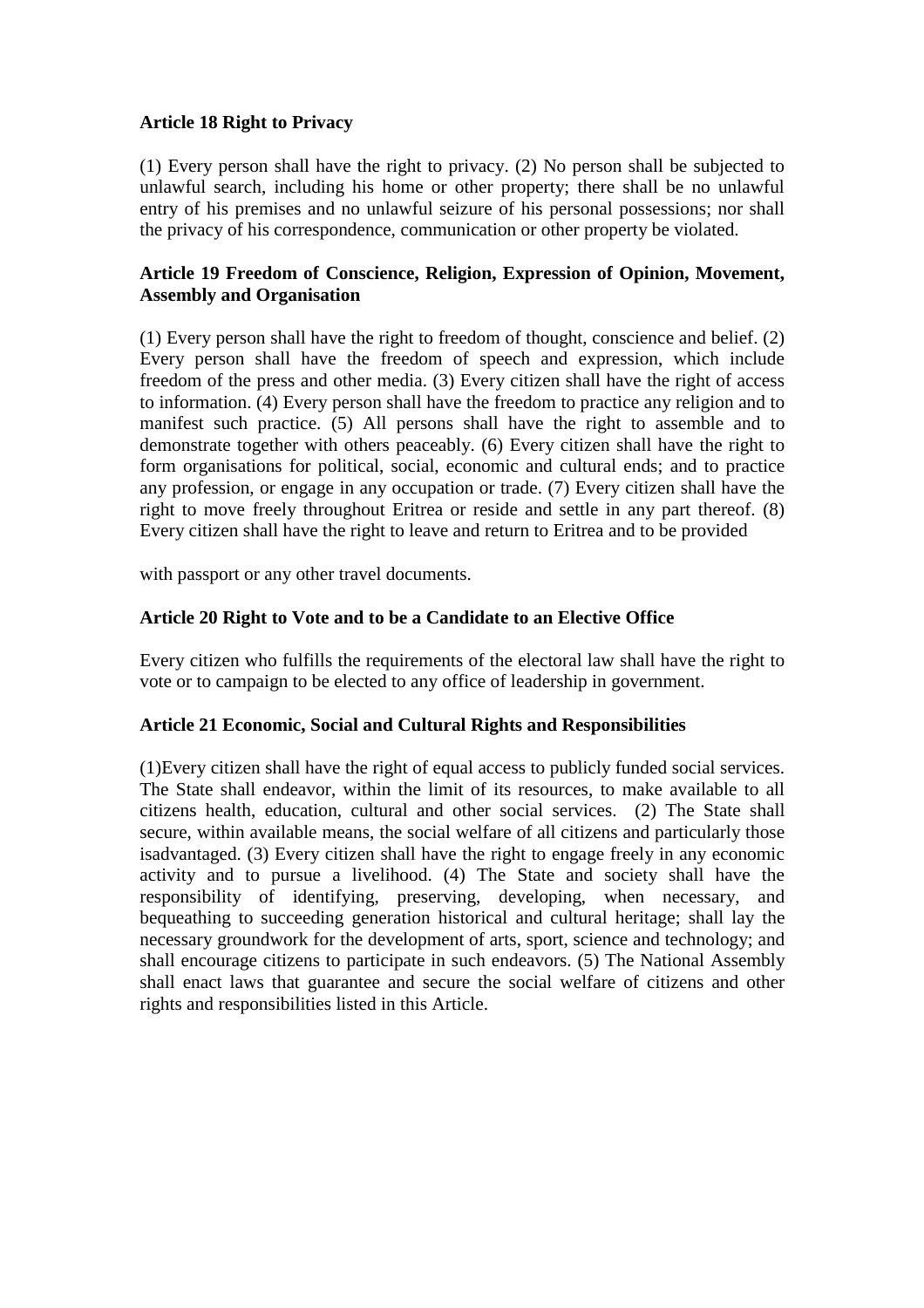# **Article 22 Family**

(1) The family is the natural and fundamental unit of society and is entitled to the protection and special care of the State and society. (2) Men and women of full legal age shall have the right, upon their consent, to marry and to found a family freely, without any discrimination and they shall have equal rights and duties as to all family affairs. (3) Parents have the right and duty to bring up their children with proper care and affection; and, in turn, children have the right and the duty to respect their parents and to sustain them in their old age.

# **Article 23 Right to Property**

(1) Subject to the provisions of Sub-Article 2 of this Article, any citizen shall have the right, any where in Eritrea, to acquire, own, and dispose of all property individually or in association with others and to bequeath to his heirs or legatees. (2) All land, water and natural resources below and above the surface of the territory of Eritrea belongs to the State. Usufruct rights of citizens shall be determined by law. (3) The State or any of its organs authorised by law may expropriate property in the national or public interest, subject to the payment of just compensation and in accordance with due process of law.

# **Article 24 Administrative Justice**

(1) Any person with a complaint shall have the right to be heard respectfully by administrative officials and to receive appropriate and quick answer from them. (2) Any person whose rights or interests are interfered with or threatened shall have the right to seek due administrative redress.

# **Article 25 Duties of Citizens**

All citizens shall have the duty to: 1. owe allegiance to Eritrea, strive for its development and promote its prosperity; 2. be ready to defend the country; 3. complete one's duty in the National Service; 4. advance national unity and the wellbeing of the people; 5. know, respect and defend the Constitution; 6. respect the rights and freedoms of others; 7. respect the rule of law and comply with the requirements of the law.

# **Article 26 Limitation Upon Fundamental Rights and Freedoms**

(1) The fundamental rights and freedoms guaranteed under this Constitution may be limited only in so far as is necessary in a just and democratic society in the interests of national security, public safety or the economic well-being of the country, health or morals, for the prevention of public disorder or crime or for the protection of the rights and freedoms of others. (2) Any law providing for the limitation of the fundamental rights and freedoms guaranteed in this Constitution must: a) be consistent with the principles of a just and democratic society; b) be of general application and not negate the essential content of the right or freedom in question; c) specify the ascertainable extent of such limitation and identify the Article or Articles hereof on which authority to enact such limitation is claimed to rest. (3) Notwithstanding the provisions of Sub-Article 1 of this Article and other Articles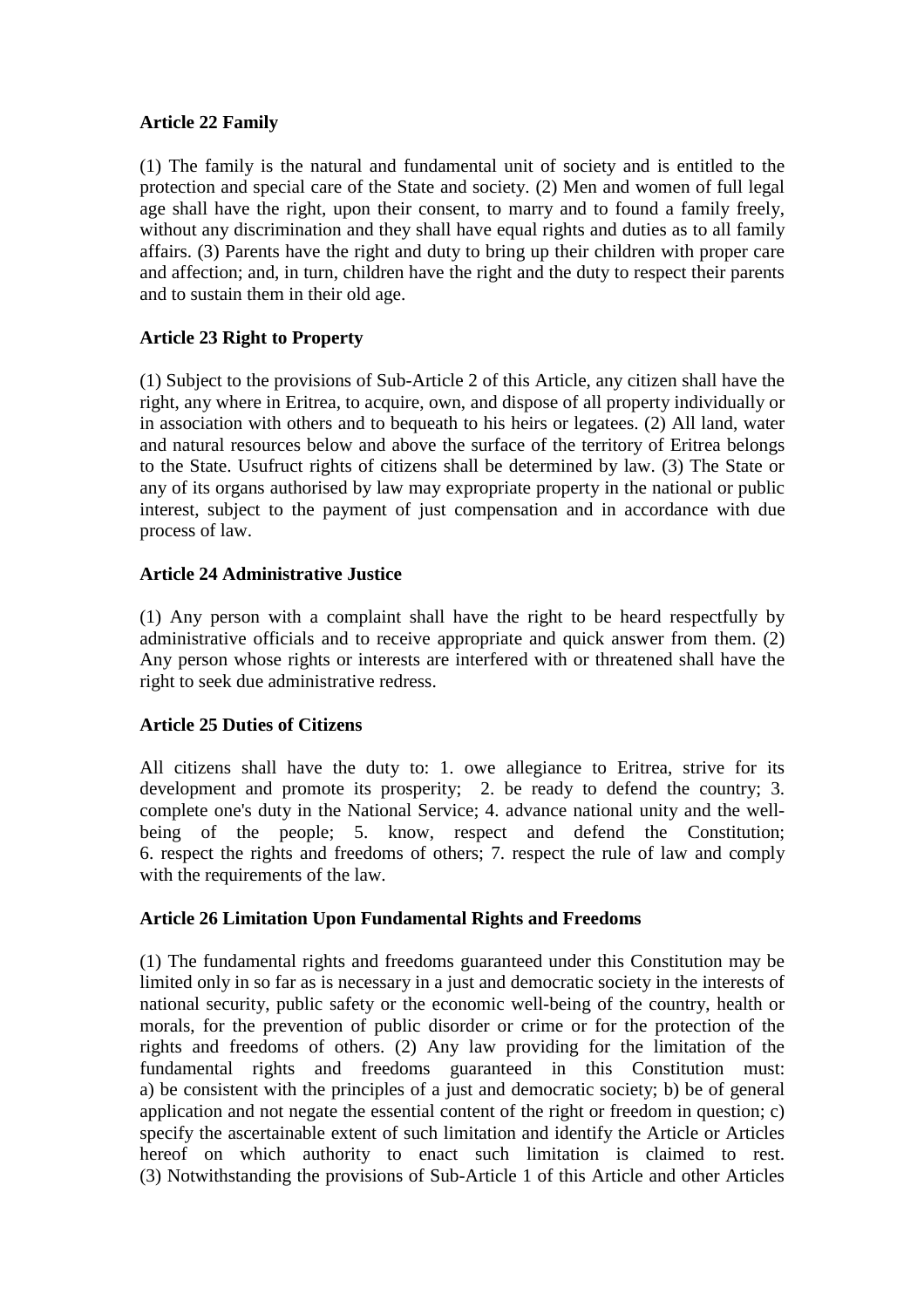of this Constitution to the contrary, the fundamental rights and freedoms guaranteed under Articles [14 \(1\) and \(2\), 17 \(2\), 19 \(4\)](http://www.uni-wuerzburg.de/law/) of this Constitution shall not be limited.

# **Article 27 State of Emergency**

(1) At a time when public safety or the security or stability of the State is threatened by external invasion, by civil disorder or by natural disaster, the President may by a proclamation published in the Gazette of Eritrean Laws declare that a state of emergency exists in Eritrea or any part thereof. (2) A declaration under Sub-Article 1 hereof shall not become effective unless approved by a resolution passed by a twothirds majority votes of all members of the National Assembly. In the case of a declaration made when the National Assembly is session, the declaration shall be presented within two days after its publication, or otherwise the National Assembly shall be summoned to meet and approve the publication within thirty days of its declaration. (3) A declaration approved by the National Assembly pursuant to Sub-Article 2 hereof shall continue to be in force until the expiration of a period of six months after such approval. The National Assembly may, by a resolution of twothirds majority votes of all its members, extend ist approval of the declaration for periods of three months at a time. (4) The National Assembly may by resolution at any time revoke a declaration approved by it pursuant to the provisions of this Article. (5) Any measures undertaken or laws enacted pursuant to a declaration of a state of emergency shall not: a) suspend Article 26 (3) of the Constitution; b) grant pardon or amnesty to any person or persons who, acting under the authority of the State, have committed illegal acts; or c) introduce martial law when no external invasion exists or civil disorder prevails.

# **Article 28 Enforcement of Fundamental Rights and Freedoms**

(1) Save in so far as it may be authorised to do so by this Constitution, the National Assembly or any subordinate legislative authority shall not make any law, and the Executive and the agencies of government shall not take any action which abolishes or abridges the fundamental rights and freedoms conferred by this Constitution. Any law or action in violation thereof shall be null and void. (2) Aggrieved persons who claim that a fundamental right or freedom guaranteed by this Constitution has been denied or violated shall be entitled to approach a competent court to enforce or protect such a right or freedom. Where the court ascertains that such fundamental right or freedom has been denied or violated, the court shall have the power to make all such orders as shall be necessary to secure such applicants the enjoyment of such fundamental right or freedom, and where such applicants suffer damage, to include an award of monetary compensation.

# **Article 29 Residual Rights**

The rights enumerated in this Chapter shall not preclude other rights which ensue from the spirit of this Constitution and the principles of a society based on social justice, democracy and the rule of law.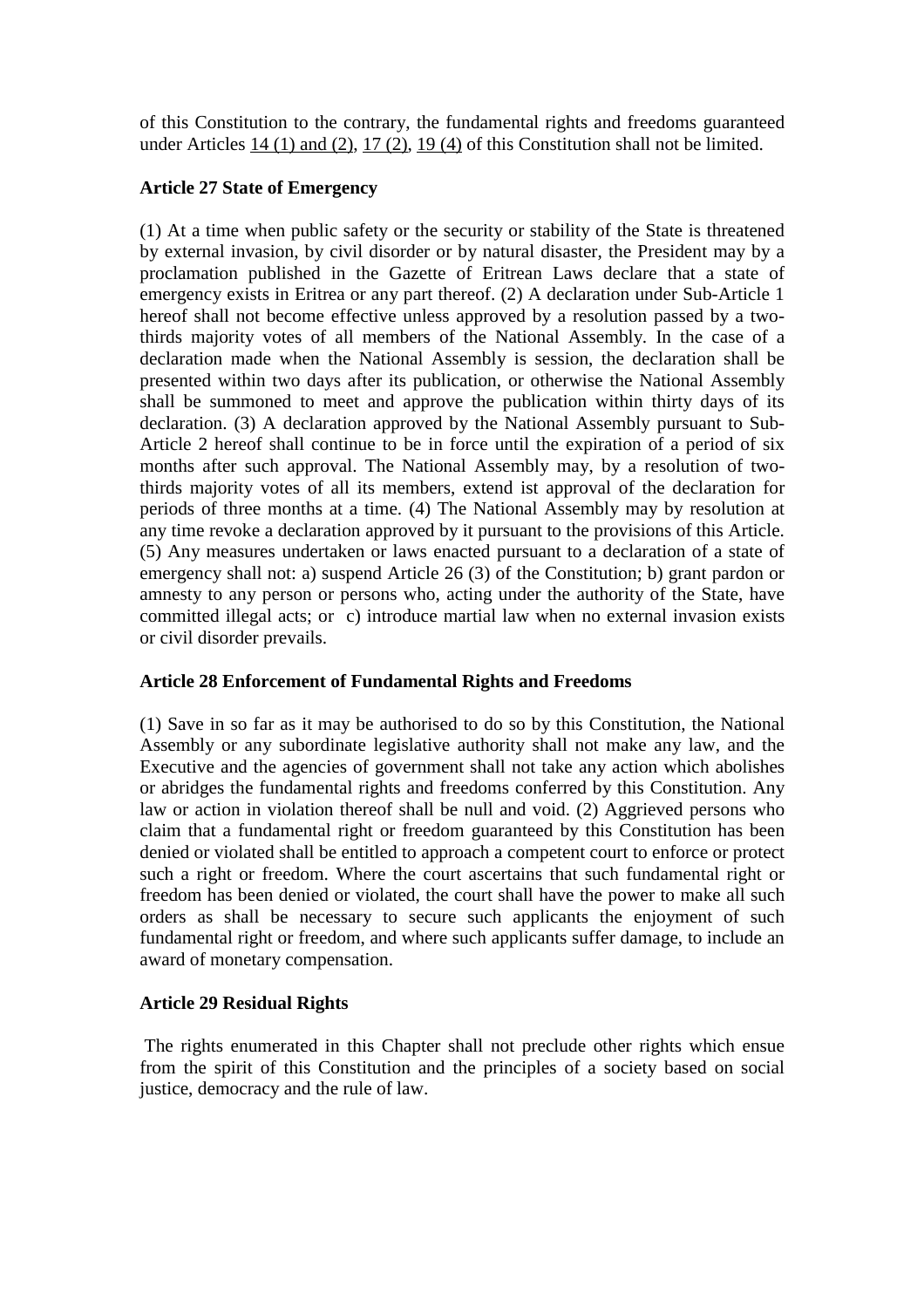#### **CHAPTER IV THE NATIONAL ASSEMBLY**

#### **Article 30 Representation of the People**

(1) Any Eritrean citizen, of eighteen years of age or more, shall have the right to vote. (2) The National Assembly shall enact an electoral law, which shall prescribe for and ensure the representation and participation of the Eritrean people.

#### **Article 31 Establishment and Duration of the National Assembly**

(1) There shall be a National Assembly which shall be a supreme representative and legislative body. (2) The National Assembly shall be composed of representatives elected by the people. (3) Members of the National Assembly shall be elected by direct and secret ballot by all citizens who are qualified to vote. (4) Members of the National Assembly are representatives of the Eritrean peoples as a whole. In discharging their duties, they are governed by the objectives and principles of the Constitution, the interest of the people and the country and their conscience. (5) The first session of the National Assembly shall be held within one month after a general election and its term shall be five years from the date of such first session. Where there exists a state of emergency which would prevent a normal general election from being held, the National Assembly may, by resolution supported by not less than twothirds vote of all its members, extend the life of the National Assembly for a period not exceeding six months. (6) The qualifications and election of the members of the National Assembly and the conditions for vacating their seats shall be determined by law.

#### **Article 32 Powers and Duties of the National Assembly**

(1)Pursuant to the provisions of this Constitution: a) The National Assembly shall have the power to enact laws and pass resolutions for the peace, stability, development and good governance of Eritrea; b) Unless, pursuant to the provisions of this Constitution or authorised by law enacted by the National Assembly, no person or organisation shall have the power to make having the force of law. (2) The National Assembly shall be bound by the objectives and principles of the Constitution, and shall strive to realise the objectives stated therein. (3) The National Assembly shall approve the national budget and enact tax law. (4) The National Assembly shall ratify international agreements by law. (5) The National Assembly shall authorise government to borrow money pursuant to law. (6) The National Assembly shall approve a state of peace, war or national emergency. (7) The National Assembly shall have the power to oversee the execution of laws. (8) The National Assembly shall have the power to elect, from among its members, by absolute majority vote of all its members, the President who shall serve for five years. (9) Pursuant to the provisions of Sub-Article 6(a) and (b) of Article 41 hereof, the National Assembly, by a vote of two-thirds majority of all its members, shall have the power to impeach and charge the President before the end of his term of office. (10) The National Assembly may approve the appointment of any person or persons pursuant to this Constitution. (11) The National Assembly may pass such resolutions and undertake such measures as are necessary and establish such standing or ad hoc committees as it deems appropriate for discharging its constitutional responsibilities.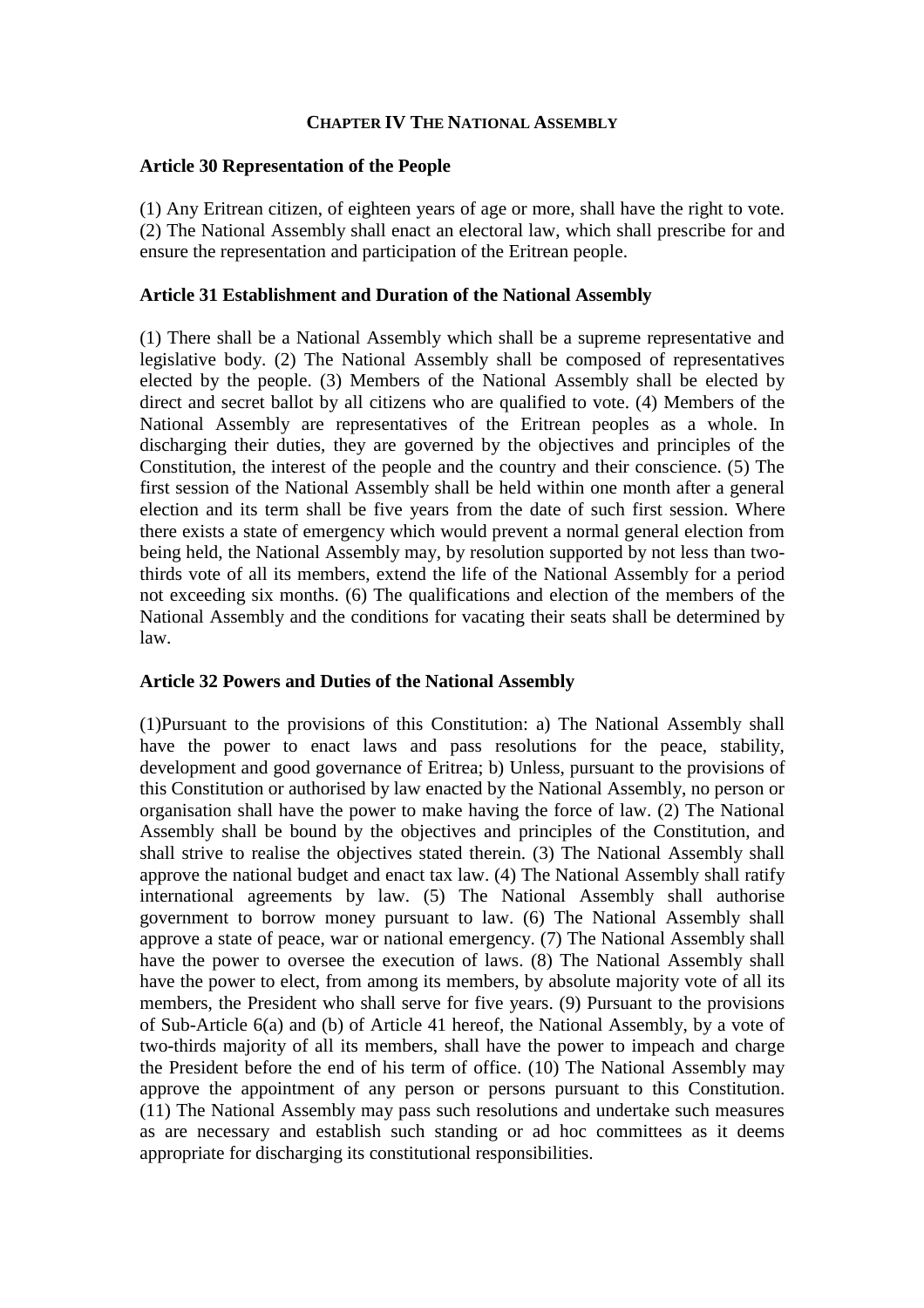# **Article 33 Approval of Draft Legislation**

Any draft law approved by the National Assembly shall be transmitted to the President who, within thirty days, shall sign and have it published in the Gazette of Eritrean Laws.

#### **Article 34 Chairman of the National Assembly**

(1) In its first meeting, the National Assembly shall elect, by an absolute majority vote of all ist members, a Chairman for five years. (2) The Chairman of the National Assembly shall convene session of the National Assembly and preside at its meetings, and shall, during the recess, coordinate and supervise the operations of standing and ad hoc committees of the National Assembly. (3) The Chairman of the National Assembly may be replaced by an absolute majority vote of all the members of the National Assembly.

#### **Article 35 Oath**

Every member of the National Assembly shall take the following oath: "I, ..., swear in the name of the Eritrean martyrs that I will be faithful and worthy of the trust the Eritrean people placed on me; that I will uphold and defend the Constitution of Eritrea; and that I will endeavor to the best of my ability and conscience for the unity and development of my country without seeking or being enticed by private gain."

#### **Article 36 Rules of Procedure in the National Assembly**

(1) The National Assembly shall have regular session and shall determine the timing and duration of its regular session. (2) At the request of the President, its Chairman or one-third of all its members , the National Assembly shall have emergency meeting. (3) The quorum of the National Assembly shall be fifty percent of all the members of the National Assembly. (4) Except as otherwise prescribed by this Constitution or other laws, any question proposed for decision of the National Assembly shall be determined by a majority vote of those present and voting, and in case of a tie of votes, the Chairman may exercise a casting vote. (5) The National Assembly shall issue rules and regulations concerning its organisation, tasks, operations and internal processes and those of the standing and ad hoc committees, including the rules governing the code of ethics of its members and transparency of its operations.

#### **Article 37 Office and Committees of the National Assembly**

(1) The National Assembly shall have a secretariat under the direction of its Chairman and committees for various fields of interest, as circumstance may dictate. (2) The various committees established pursuant to the provisions of Sub-Article 1 of this Article shall have the power to call any person to appear before them to give evidence or to submit documents.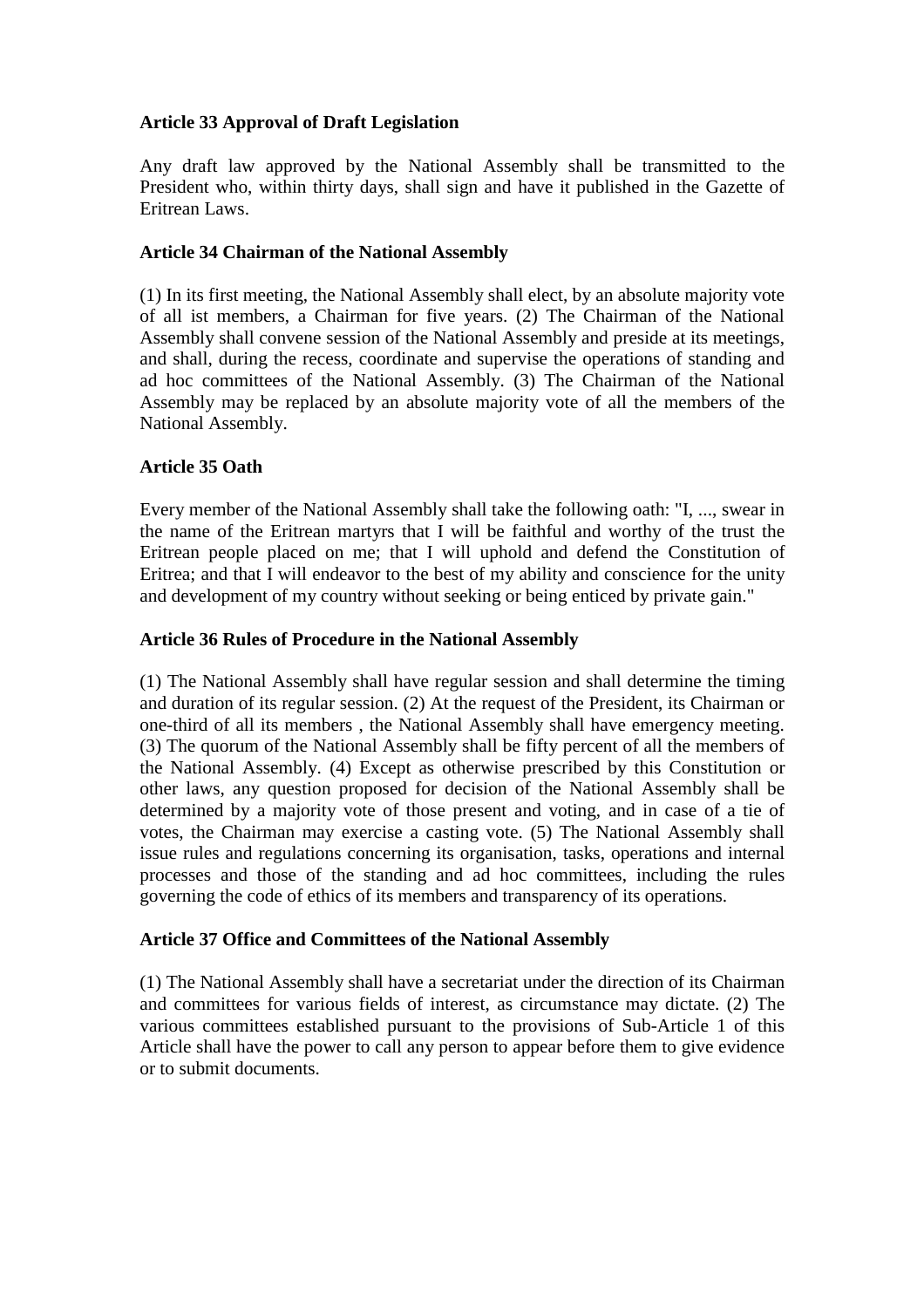# **Article 38 Duties, Immunities and Privileges of Members of the National Assembly**

(1) All members of the National Assembly shall maintain the high image of the National Assembly. They shall regard themselves as humble servants of the people and maintain close contact with them. (2) No member of the National Assembly or of its committees may be arrested or charged for any crimes he commits during the session of the National Assembly, unless he be apprehended in flagrante delicto. Nevertheless, where the National Assembly, by a majority vote of those present and voting, revokes his immunity, the member may be charged. (3) No member of the National Assembly may be arrested or charged for words uttered or written statements submitted by him at any meeting of the National Assembly or any meeting of ist committees or any utterance or statement made outside the National Assembly in connection with his duty as member thereof. (4) The duties, responsibilities, immunities and compensation of the members of the Nationa Assembly shall be determined by law; and all members shall be entitled to the protection of such immunities and shall perform the duties enumerated therein.

#### **CHAPTER V THE EXECUTIVE**

#### **Article 39 The President: Head of State and Government**

(1) The President of Eritrea is Head of State and Government and Commander-in-Chief of the Armed Forces of Eritrea. (2) The executive authority is vested in the President, and shall be exercised, in consultation with the Cabinet, pursuant to the provisions of this Constitution. (3) The President shall ensure the respect of the Constitution; the integrity of the State; the efficiency and effectiveness of the public service; the interests and safety of all citizens, including the enjoyment of their fundamental rights and freedoms recognised under this Constitution.

#### **Article 40 Qualifications to be a Candidate to the Office of the President**

Any member of the National Assembly to be elected President of Eritrea shall be a citizen of Eritrea by birth.

# **Article 41 Election and Term of Office of the President**

(1) The President shall be elected from amongst the members of the National Assembly by a vote of the majority of its members. A candidate for the office of the President must be nominated by at least 20 percent vote of all the members of the National Assembly.

(2) The term of office of the President shall be five years, equal to the term of office of the National Assembly that elects him. (3) No person shall be elected to hold office of the President for more than two terms. (4) When the office of the President becomes vacant due to death or resignation of the incumbent or due to the reasons enumerated in Sub-Article 6 of this Article, the Chairman of the National Assembly shall assume the office of the President. The Chairman shall serve as acting President for not more than thirty days, during which time, the National Assembly shall elect another President to serve the remaining term of his predecessor. (5) The term of office of the person elected to serve as President under Sub-Article 4 of this Article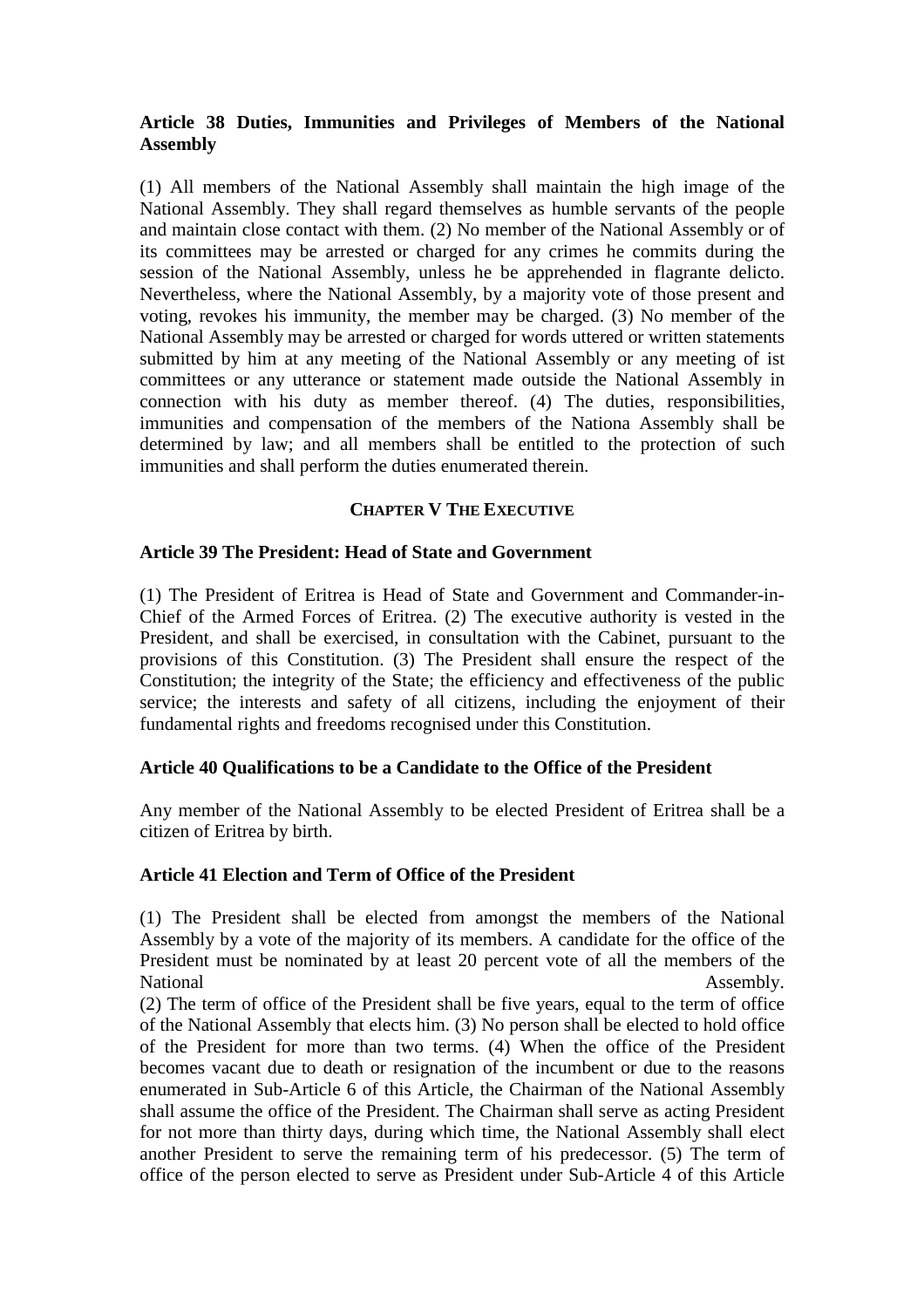shall not be considered as a full term for purposes of Sub-Article 3 of this Article. (6) The President may be removed from office by two-thirds majority vote of all members of the National Assembly for the following reasons: a) violation of the Constitution or grave violation of the law; b) conducting himself in a manner which brings the authority or honour of the office of President into ridicule, contempt and disrepute; c) being incapable of performing the functions of his office by reason of physical or mental incapacity. (7) The procedures for the election and removal of the President from office shall be determined by law.

# **Article 42 Powers and Duties of the President**

The President shall have the following powers and duties:

1. once every year, deliver a speech in the National Assembly on the state of the country and the policies of his government; 2. subject to the provisions of Article 27 hereof, declare state of emergency, and when the defence of the country requires, state of war; 3. summon the National Assembly to an emergency meeting and present his views to it; 4. sign and publish in the Gazette of Eritrean Laws draft laws approved by the National Assembly; 5. ensure the execution of laws and resolutions of the National Assembly; 6. negotiate and sign international agreements and delegate such power; 7. appoint with the approval of the National Assembly, ministers, commissioners, the Auditor-General, head of the National Bank, the Chief Justice of the Supreme Court and any other person or persons who are required by any other provisions of this Constitution or other laws to be appointed by the President; 8. appoint justices of the Supreme Court upon proposal of the Judicial Service Commission and approval of the National Assembly; 9. appoint judges of the lower courts upon proposal of the Judicial Service Commission; 10. appoint and receive ambassadors and diplomatic representatives; 11. appoint high ranking members of the Armed and the Security Forces; 12. pardon, grant amnesty or reprieve offenders; 13. establish and dissolve such government ministries and departments necessary or expedient for the good governance of Eritrea, in consultation with the Public Service Administration; 14. preside over meetings of the Cabinet and coordinate its activities; 15. present legislative proposals to the National Assembly; 16. confer medals or other honours on citizens, residents and friends of Eritrea in consultation with relevant persons and institutions; 17. pursuant to the provisions of this Constitution, remove any person appointed by him.

# **Article 43 Immunity from Civil and Criminal Proceedings**

Any person holding the office of the President may not be sued in any civil proceedings or charged for a crime, save where such proceedings concern an act done in his official capacity as President or proceedings involving Sub-Article 6(a) and (b) of Article 41 hereof.

#### **Article 44 Privileges to be Given to Former Presidents**

Provisions shall be made by law for the privileges that shall be granted to former Presidents.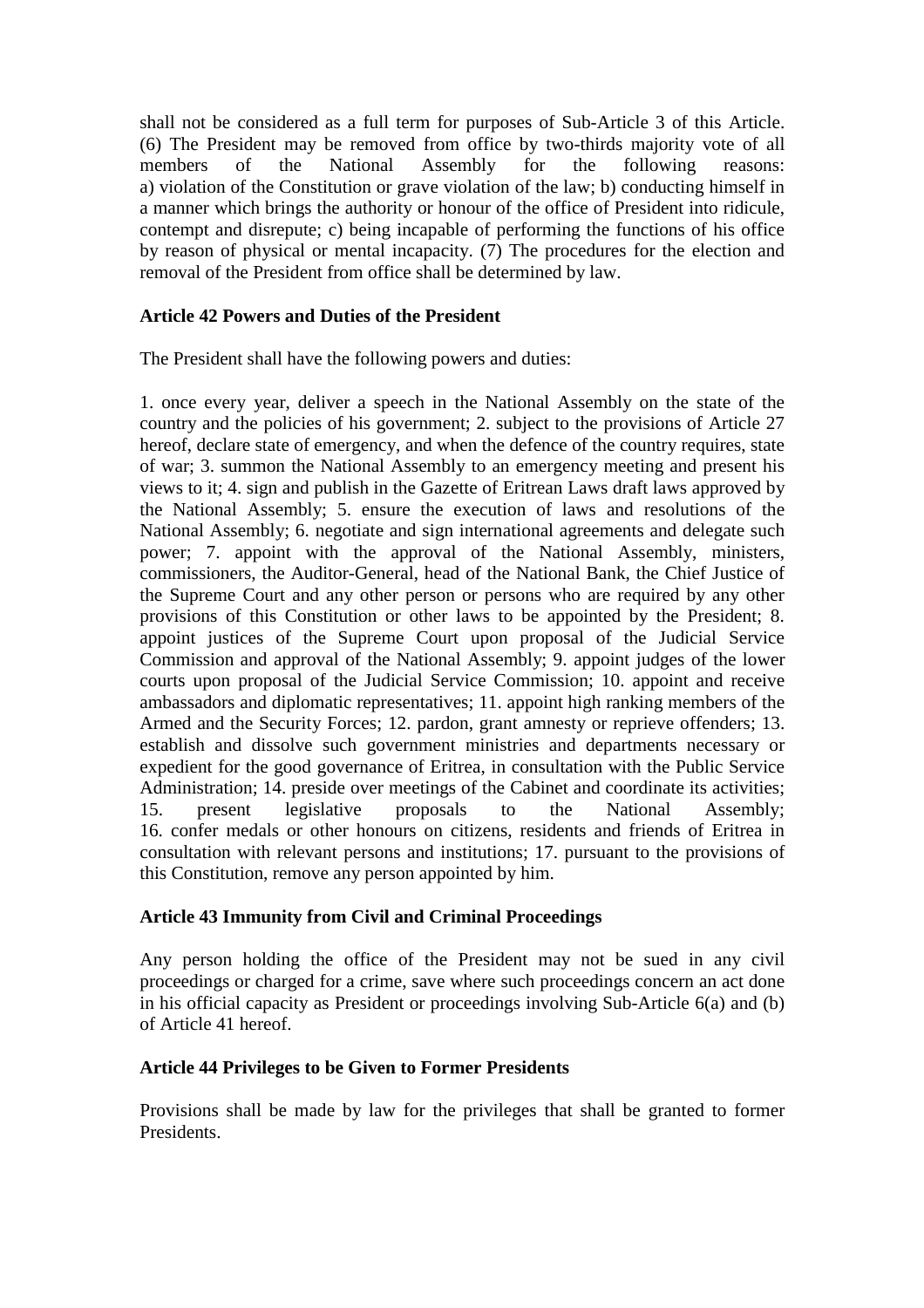# **Article 45 Oath**

Upon his election, the President shall take the following oath: "I, ..., swear in the name of the Eritrean martyrs that I will uphold and defend the Constitution of Eritrea and that I will strive with the best of my ability and conscience to serve the people of Eritrea."

#### **Article 46 The Cabinet**

(1) There shall be a ministerial Cabinet, which shall be presided by the President. (2) The President may select ministers from among members of the National Assembly or from among persons who are not members of the National Assembly. (3) The Cabinet shall assist the President in:

a) directing, supervising and coordinating the affairs of government;b) conducting study on and preparing the annual budget;c) conducting study and preparing draft laws to be presented to the National Assembly;d) conducting study on and preparing policies and plans of government.(4) The President may issue rules and regulations for the organisation, functions and operation of his office, the Cabinet or other government institutions, and for the code of ethics involving officials of the executive branch of government.

#### **Article 47 Ministerial Accountability**

(1) All ministers shall be accountable:a) individually to the President for the administration of their own ministries; and b) collectively to the National Assembly, through the President, for the administration of the work of the Cabinet. (2) The National Assembly or its committees may, through the Office of the President, summon any minister to appear before them to question him concerning the policies or operation of his ministry.

#### **CHAPTER VI THE ADMINISTRATION OF JUSTICE**

# **Article 48 The Judiciary**

(1) The judicial power shall be vested in a Supreme Court and in such other lower courts as shall be established by law and shall be exercised in the name of the people pursuant to this Constitution and laws issued thereunder. (2) In exercising their judicial power, courts shall be free from direction, control and supervision of any person or authority. Judges shall be subject only to the law, to a judicial code of ethics determined by law and to their conscience. (3) A person exercising judicial power shall not be liable to any suit for any act or omission in the course of exercising that judicial power. (4) All organs of the State shall accord to the courts such assistance as they may require to protect their independence and dignity so that they may exercise their judicial power appropriately and effectively pursuant to the provisions of this Constitution and laws issued thereunder.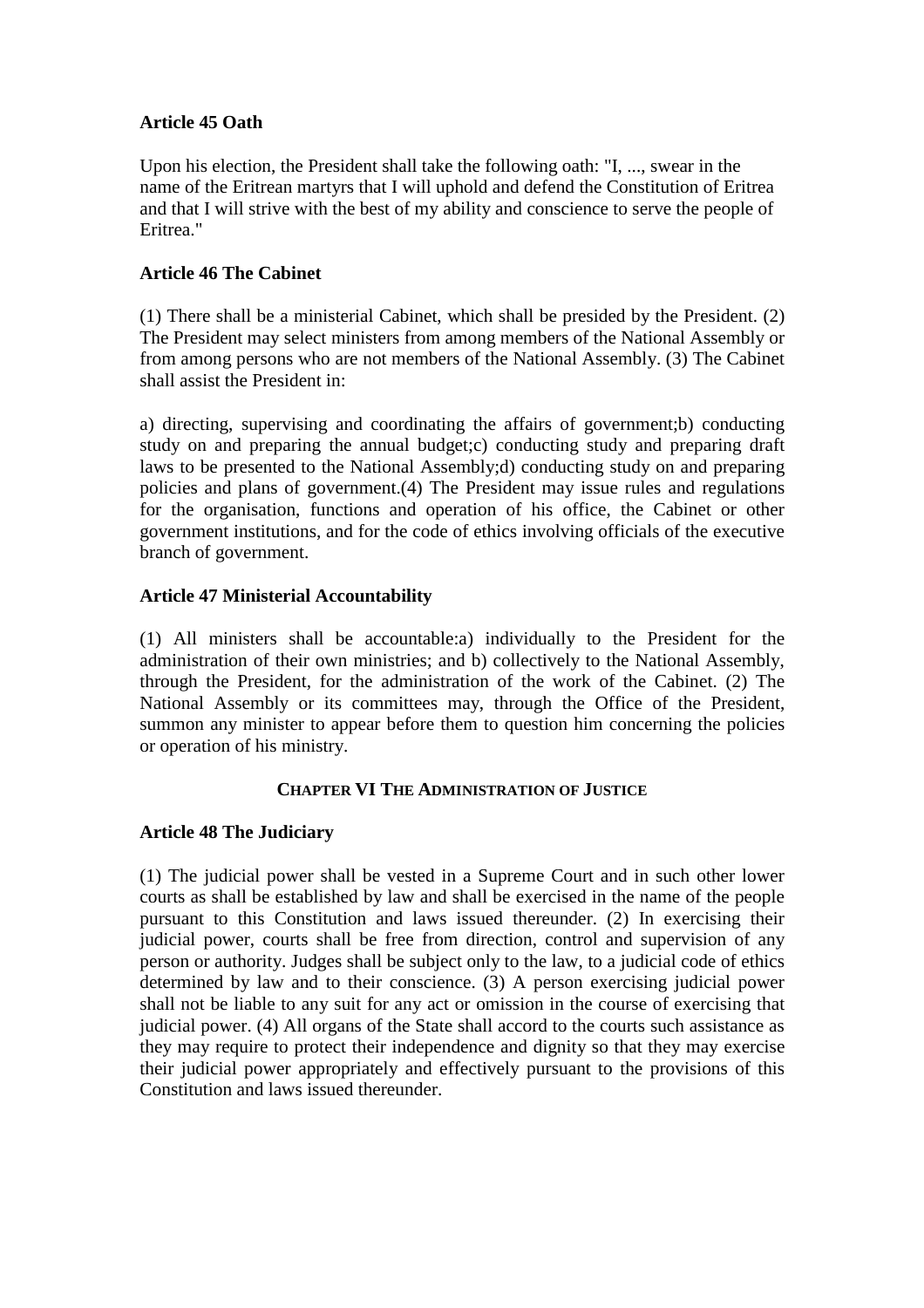#### **Article 49 The Supreme Court**

(1) The Supreme Court shall be the court of last resort; and shall be presided by the Chief Justice. (2) The Supreme Court shall have the power of: a) sole jurisdiction of interpreting this Constitution and the constitutionality of any law enacted or any measure undertaken by government; b) sole jurisdiction of hearing and adjudicating upon charges against a President who has been impeached by the National Assembly pursuant to the provisions of Sub-Article 6 (a) and (b) of Article 41 hereof; and c) hearing and adjudicating cases appealed from lower courts pursuant to law. (3) the organisation and operation of the Supreme Court shall be determined by law. (4) The tenure of justices of the Supreme Court shall be determined by law.

#### **Article 50 Lower Courts**

The organisation, jurisdiction and the procedures of lower courts and the tenure of their judges shall be determined by law.

# **Article 51 Oath**

Every judge shall take the following oath: "I, ..., swear in the name of the Eritrean martyrs that I will adjudicate in accordance with the provisions of the Constitution and laws enacted thereunder and I will exercise the judicial authority vested in me, subject only to the law and *my conscience, without seeking or being enticed by any private gain."*

# **Article 52 Removal of Judges from Office**

(1) A judge may be removed from office before the expiry of his tenure of office by the President only, acting on the recommendation of the Judicial Service Commission, pursuant to the provisions of Sub-Article 2 of this Article for physical or mental incapacity, violation of the law or judicial code of ethics. (2) The Judicial Service Commission shall investigate whether or not a judge should be removed from office on grounds of those enumerated in Sub-Article 1 of this Article. In case the Judicial Service Commission decides that a judge should be removed from office, it shall present ist recommendation to the President. (3) The President may, on the recommendation of the Judicial Service Commission, suspend from office a judge who is under investigation.

#### **Article 53 The Judicial Service Commission**

(1) There shall be established a Judicial Service Commission, which shall be responsible for submitting recommendations for the recruitment of judges and the terms and conditions of their services.(2) The powers, organization and duties of the Judicial Service Commission shall be determined by law.